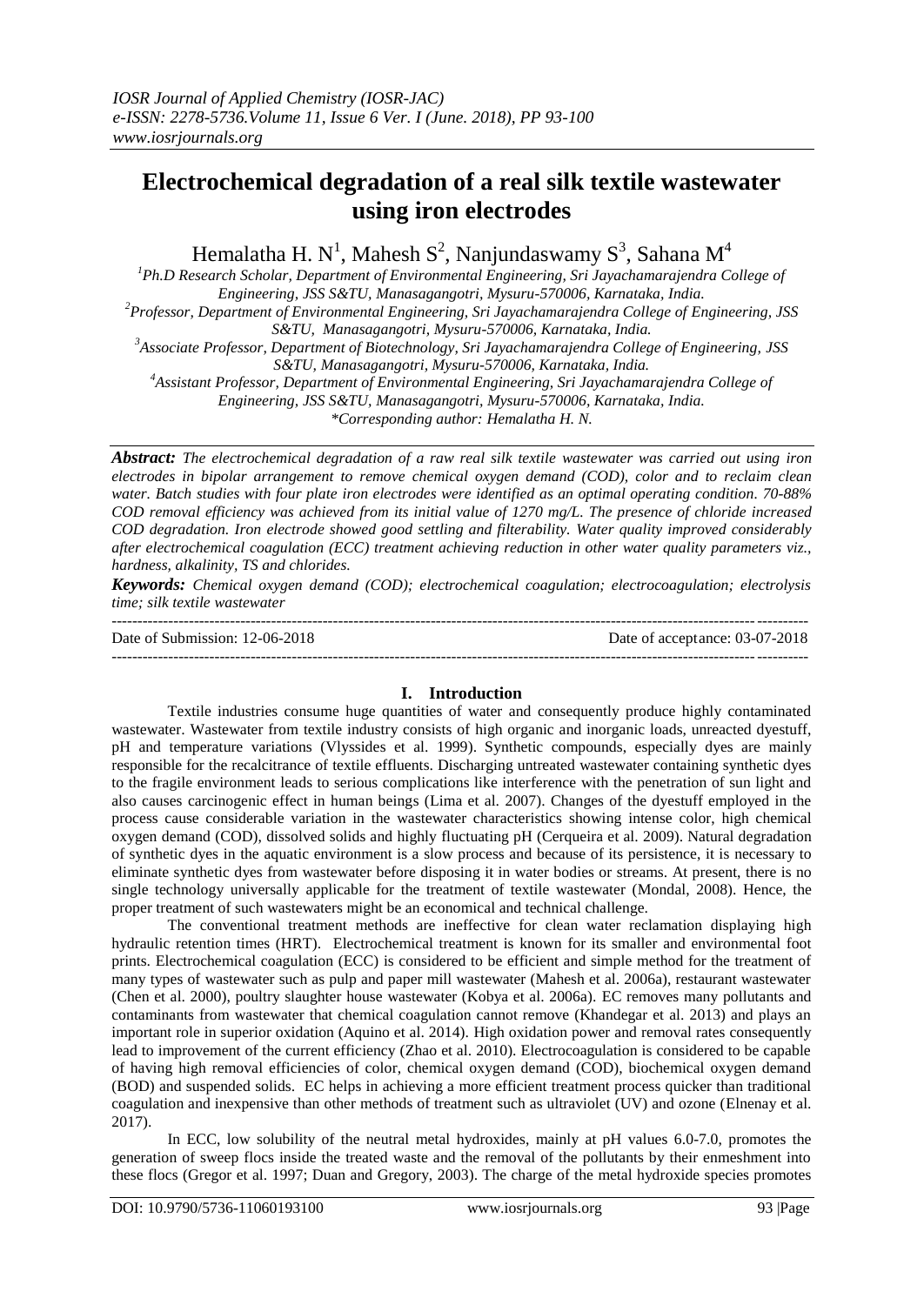the neutralization of the charged pollutant particles, minimizing the electrical repulsion between them, and favoring their later flocculation (Chen et al. 2002; Sour et al. 1996). Through in situ generation of coagulants, electrocoagulation processes do not require any addition of chemicals. Other advantages of electrocoagulation include the promotion in the flocculation process caused by the electric field generated in the electrochemical cell (Rajeshwar and Iba'n~ez, 1997; Yousuf et al. 2001), the promotion in the separation process caused by the improvements in the flotation of the flocs with the hydrogen bubbles generated on the cathode, and the easy automation of the process, as the dosing of coagulant reagents depends directly on the cell potential (or current density) employed.

This work was carried out to treat raw wastewater by electrochemical coagulation in batch mode. The effect of electrolysis time (ET), initial temperature and pH of the bulk solution were investigated.

# **II. Materials And Methods**

All the chemicals and reagents used for analysis and experimentation were of analytical grade. All parameters were analyzed as per Standard methods (APHA, 2005)**.** Raw textile wastewater for use in all the batch ECC experiments was collected from textile dyeing unit in Mysore city using 20L polyethylene containers before the equalization tank of the existing effluent treatment plant.

*Characterization of raw silk textile wastewater (TWW)*

Raw real silk TWW samples were characterized for their physico-chemical parameters following Standard methods (APHA, 2005). The physico-chemical characteristics of the raw wastewater before treatment are shown in Table 1.

| <b>TWORE IT I</b> HYSICO CHUMMUM UNUMULUISICS OF IMA TUME SHIK WARNO MUSIC MULUIS |              |               |                                                           |  |
|-----------------------------------------------------------------------------------|--------------|---------------|-----------------------------------------------------------|--|
| <b>Parameters</b>                                                                 | <b>Units</b> | <b>Values</b> | <b>CPCB</b> discharge standards<br>(Inland surface water) |  |
| pH                                                                                |              | $6.3 - 6.90$  | $5.5 - 9.0$                                               |  |
| <b>COD</b>                                                                        | $mg L-1$     | 1100-4800     | 250                                                       |  |
| BOD, 3 days at $20^{\circ}$ C                                                     | $mg L-1$     | 211-254       | 30                                                        |  |
| COD:BOD                                                                           |              | 5.15-6.30     | ۰                                                         |  |
| <b>Nitrates</b>                                                                   | $mg L-1$     | 106.58        | 10                                                        |  |
| Phosphates                                                                        | $mg L^{-1}$  | 17.22         | 5                                                         |  |
| Chlorides                                                                         | $mg L^{-1}$  | 899.74        | 1000                                                      |  |
| Conductivity                                                                      | Mmho/cm      | 3.1           |                                                           |  |
| Turbidity                                                                         | <b>NTU</b>   | 210           | ۰                                                         |  |
| Total solids                                                                      | $mg L^{-1}$  | 2600          | ۰                                                         |  |

**Table 1:** Physico-chemical characteristics of raw real silk textile wastewaters

### *Batch ECC treatment*

Lab scale electrochemical reactor (ECR) of 1.8L capacity made up of perspex is used to carry out the experiments to incorporate a SA/V ranging from 22-88  $m^2/m^3$ . A direct current (DC) power supply unit is used as a source of power supply across the electrodes using copper wires. ECC reactor was placed on a magnetic stirrer for continuous stirring. Fig. 1 shows batch ECC schematic experimental setup used in laboratory scale ECC studies.



**Fig. 1** Laboratory bench scale ECC setup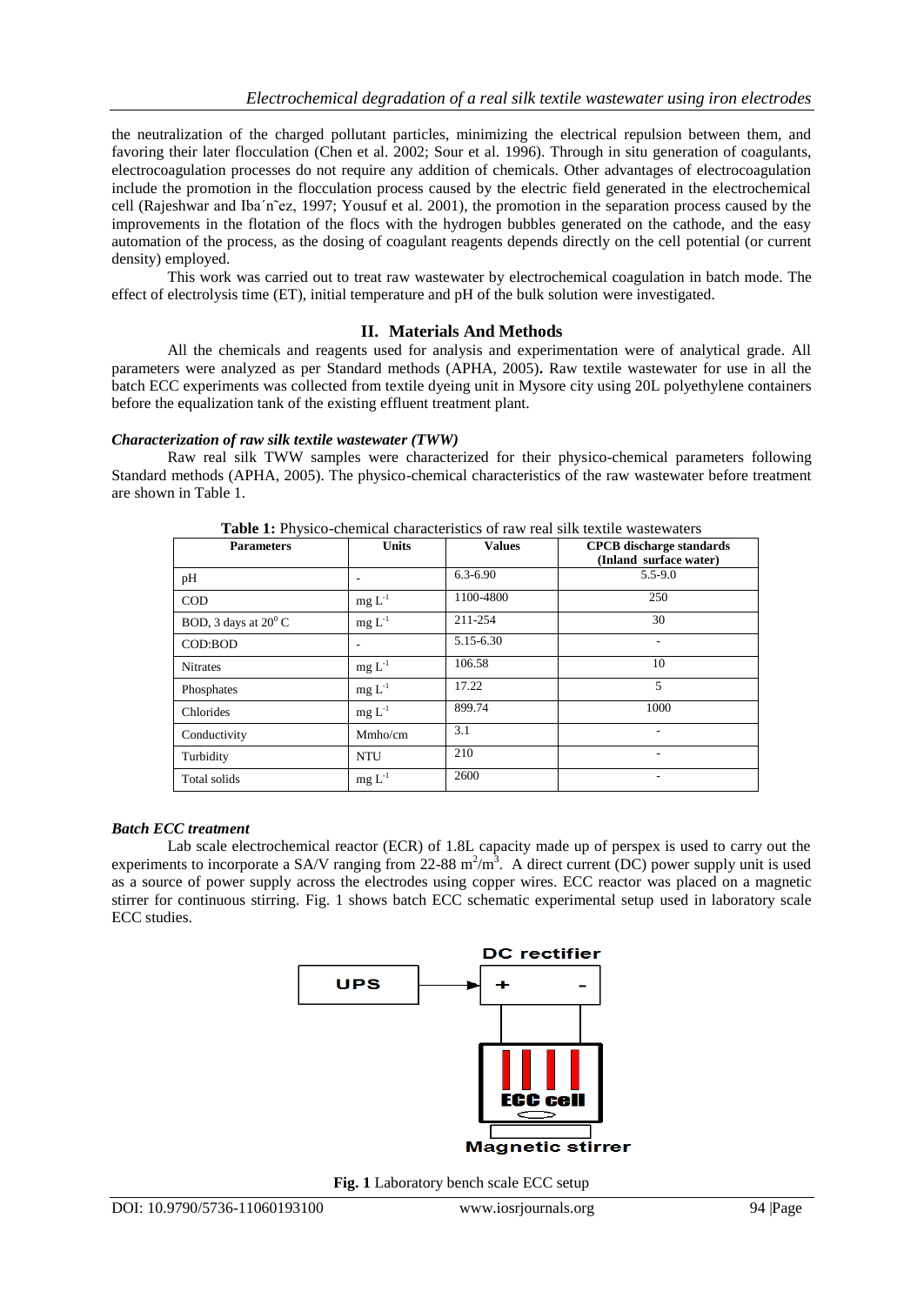Electrode material selection is important in EC process. Iron is the material that most commonly used in EC process as it is economic, readily available, and proven to treat wastewater effectively (Nasrullah et al. 2017; Nandi and Patel, 2017; Pirkarami and Olya, 2017). Iron sheets were used as plate electrodes (anodes and cathodes) arranged in bipolar configuration. The ECR was filled with 1.5L of raw sample. Electrodes were connected to the positive and negative terminals of the DC power supply. Batch experiments were carried out at different cell voltages and at 430 rpm. Electrode spacing of 1cm was maintained using separating stand. Aliquot samples were retrieved from the reactor, filtered using Whatman 42grade filter paper and analyzed for various quality parameters.

# **III. Results And Discussion**

# *COD degradation*

Batch ECC experiments were carried out using 2 Fe electrodes for different operating conditions with 1V, 2V, 4V, 6V & 8V and 90min ET.



**Fig. 2** COD degradation as a function of electrolysis time at different applied voltage using two Fe electrodes configuration

Fig. 2 shows COD removal rates as a function of electrolysis time at different applied voltage. At 1V, 2V, 4V, 6V & 8V and 90min ET, COD removal was 35.54%, 71.6%, 76%, 80% and 83% respectively. For an applied voltage of 8V, COD degradation was stable after 70 min ET.

During ECC,  $Fe^{2+}$  ions get added into the solution by the anodic reactions and some of the organic molecules and suspended solids are captured by the in situ generated iron hydroxide. COD degradation by iron electrode during ECC is as given in equations (1 to 10).

$$
\text{Fe} \longrightarrow \text{Fe}^{2+} + 2\text{e} \longrightarrow 2\text{OH} + \text{H}_{2(g)} \longrightarrow 2\text{OH} + \text{H}_{2(g)} \longrightarrow 2\text{OH} + \text{H}_{2(g)} \longrightarrow (2) \tag{2}
$$
\n
$$
\text{Fe}^{2+} \text{ ions then react with the OH} \text{ ions produced in the vicinity of the cathode which yields insoluble}
$$

iron hydroxides.  $Fe^{2+} + 2OH^ \rightarrow$  Fe(OH)<sub>2(S)</sub> (3)

And at higher pH values, Fe(OH)<sub>2</sub> remains in equilibrium with  $Fe^{2+}$ . Fe<sup>2+</sup> oxidation in the presence of dissolved oxygen releases insoluble  $Fe(OH)_{3(S)}$  as given in the below reaction.

$$
4Fe^{2+} + 10H_2O + O_{2(g)} \longrightarrow Fe(OH)_{3(S)} + 8H^+ \tag{4}
$$

At cathode  $H^+$  reduces to  $H_2$  gas by reaction,

$$
8H^{+} + 8e^{-} \longrightarrow H_{2(g)}
$$
\n
$$
(5)
$$

The overall reaction in the electrolytic cell is given in equation 6,  $4Fe + 10H_2O + O_{2(g)}$   $\longrightarrow$  Fe(OH)<sub>3(S)</sub> + H<sub>2(g)</sub>

(6)

Higher chloride concentration (~1980mg/L) in the wastewater is an additional advantage as it improves the performance and effectiveness of the electrochemical process and also reduces the energy consumption. Presence of Cl<sup>-</sup> influences the COD removal efficiencies in ECC as given in equations (7-10).

$$
2 \text{ CI} \longrightarrow \text{Cl}_2 + 2e \tag{7}
$$

DOI: 10.9790/5736-11060193100 www.iosrjournals.org 95 |Page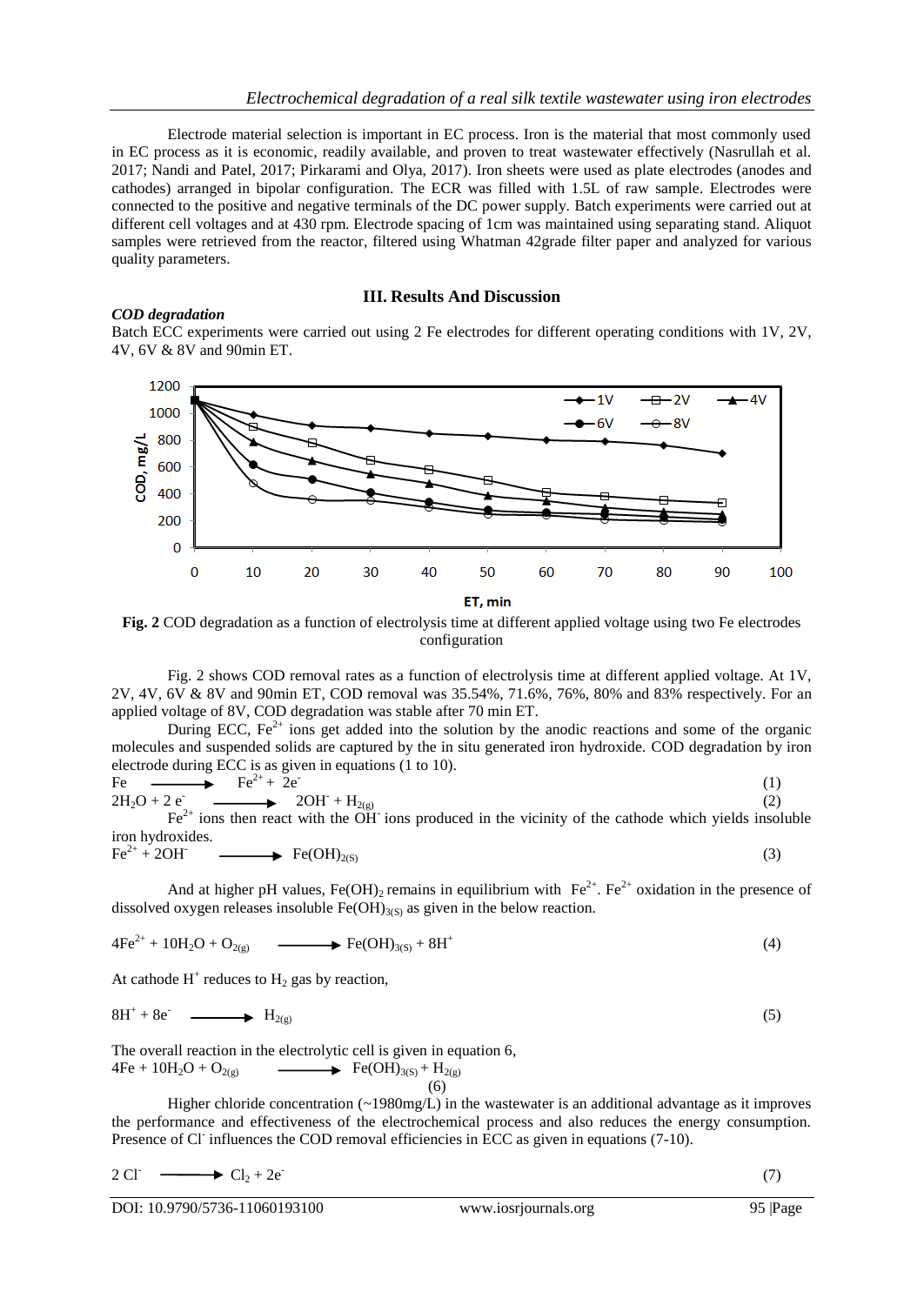| $2H_2O + 2e^-$ 20H <sup>-</sup> +H <sub>2(g)</sub>  | (8)  |
|-----------------------------------------------------|------|
| $Cl_2 + H_2O$ $\longrightarrow$ $HOCl + H^+ + Cl^-$ | (9)  |
| $H[OC] \longrightarrow H^+ + OCI^-$                 | (10) |

Remaining organic compounds in the wastewater is oxidized by the  $Cl<sub>2</sub>$  in ECC. The presence of chloride containing electrolytes increased the COD degradation efficiency. Hence, chlorine or hypochlorite generated in EC play a vital role in COD degradation.

### *Effect of initial temperature on COD removal*

Raw TWW have a high temperature in the dyeing section of about  $75^{\circ}$ C. By the time it reaches the equalization tank, it is  $\sim 30^0C$ . Batch ECC experiments were carried out at two different initial temperatures. Sample having initial temperature of  $6^{\circ}$ C and  $26^{\circ}$ C were used in the experiments. Iron electrodes were used for the experiments at different operating parameters viz., 2 electrode configurations, 9 Volt, 430 rpm and 60 minutes electrolysis time. The samples were taken out at time intervals of 5, 10, 15, 20, 30, 45 and 60mins during each run and the samples were filtered using Whatman 42 filter paper. The filtered samples were used for analysis of COD. The Fig. 3 shows the COD degradation curves as a function of electrolysis time at initial wastewater temperature of  $6^{\circ}$ C and  $26^{\circ}$ C respectively.



**Fig. 3** COD degradation curves as a function of electrolysis time at initial wastewater temperature of  $6^{\circ}$ C and  $26^{\circ}$ C

Before ECC the COD values of the wastewater for the initial temperature of  $6^{\circ}$ C and  $26^{\circ}$ C were 1280mg/L was 1310mg/L respectively. From the Fig 3, it can be observed that COD removal was favoured at wastewater temperature of  $26^{\circ}$  C compared to lower initial wastewater temperature of  $6^{\circ}$ C. Maximum COD removal was observed at 20min ET for the sample having ambient operating temperature of  $26^{\circ}$ C. The rest 40min was allowed for floc formation and aggregation.

### *Sludge analysis for ECC treated wastewater*

Separate batch ECC experiments were carried out at electrolysis time of 5, 10, 15, 20, 30, 45 and 60min using iron electrodes with operating parameters of 4E, 9Volt and 430rpm. ECC treated slurry was kept under observation for sludge formation. Treated wastewater was analyzed for total solids both in slurry samples and supernatant. Electrodes were weighed before and after treatment. Initial and final pH of the wastewater before and after treatment was noted for each set of experimental run. Fig. 4 shows the effect of electrolysis time on sludge floc formation.

Fig. 4 shows no formation of sludge floc till 20min ET. The floc begins to form at 30min ET with a final dried weight of 0.5421g. Sludge formation and COD removal was higher at 45 min ET and 60min ET with a final dried sludge weighing 1.7921g and 1.9201g respectively.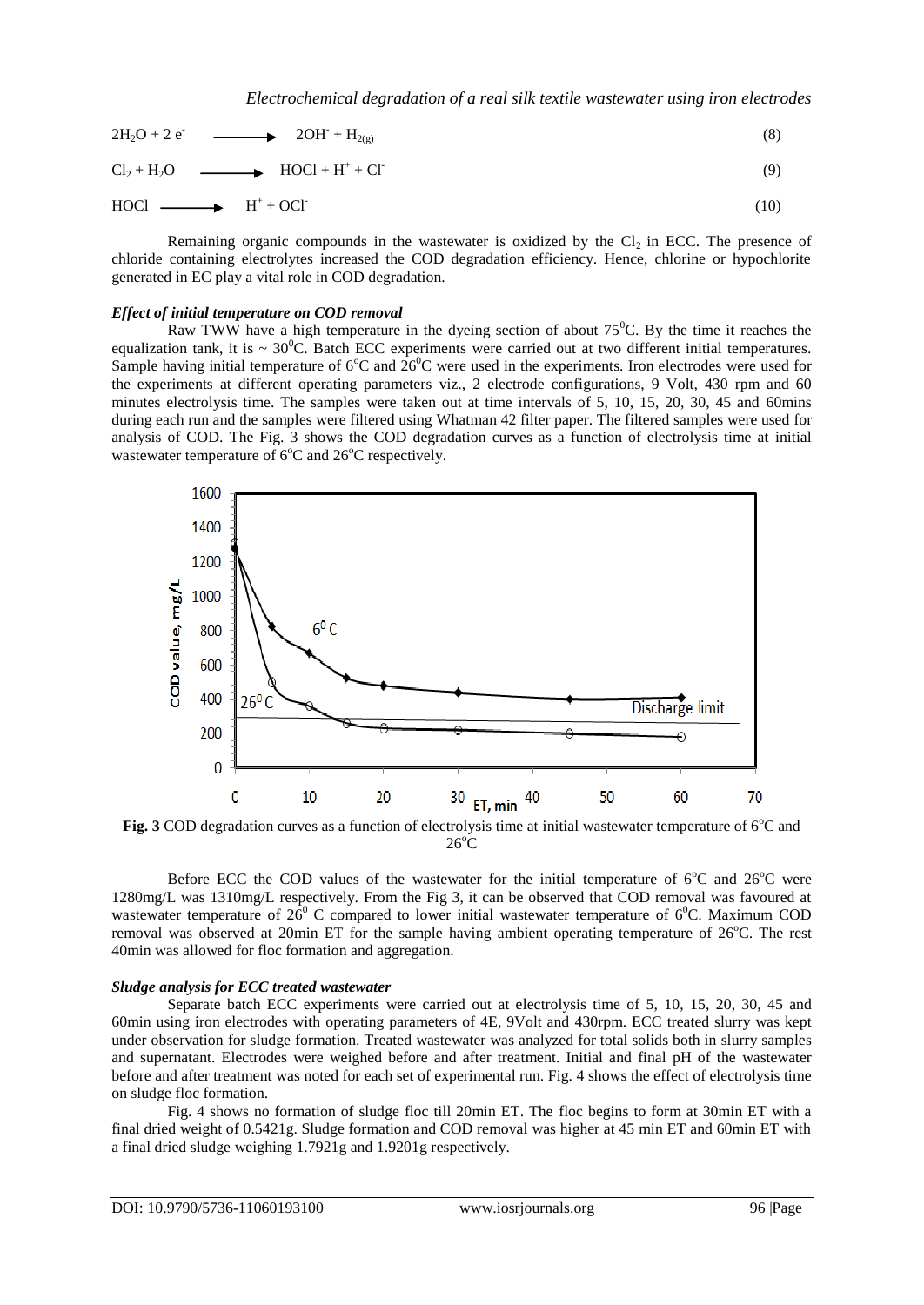

 $ET, min$ **Fig. 4** Effect of electrolysis time on sludge floc formation

# *Batch ECC studies on total solids removal at different ET*

Fig. 5 shows effect of electrolysis time on total solids removal. Total solids were seen to increase in the bulk solution during EC treatment from its initial value of 1425mg/L to 2457mg/L at the end of 60 min ET. Sludge formation begins at  $\sim$  45min ET to reach stable levels at 60min. Total solids concentration in the supernatant after 60min ECC was 706mg/L showing a removal of ~51%.



**Fig. 5** Total solids removal as a function of electrolysis time

## *Settling characteristics*

The mixture of sludge and supernatant from the EC process were mixed and resultant slurry was used for settling and filterability studies. Settling studies were carried using graduated cylinder. The slurry was homogenized before pouring into cylinder and was allowed to settle under quiescent conditions. The position of interface was measured as a function of time. Each settling experiments were carried out for a time interval of 45 min**.** Fig 6 shows the settling characteristics for Fe.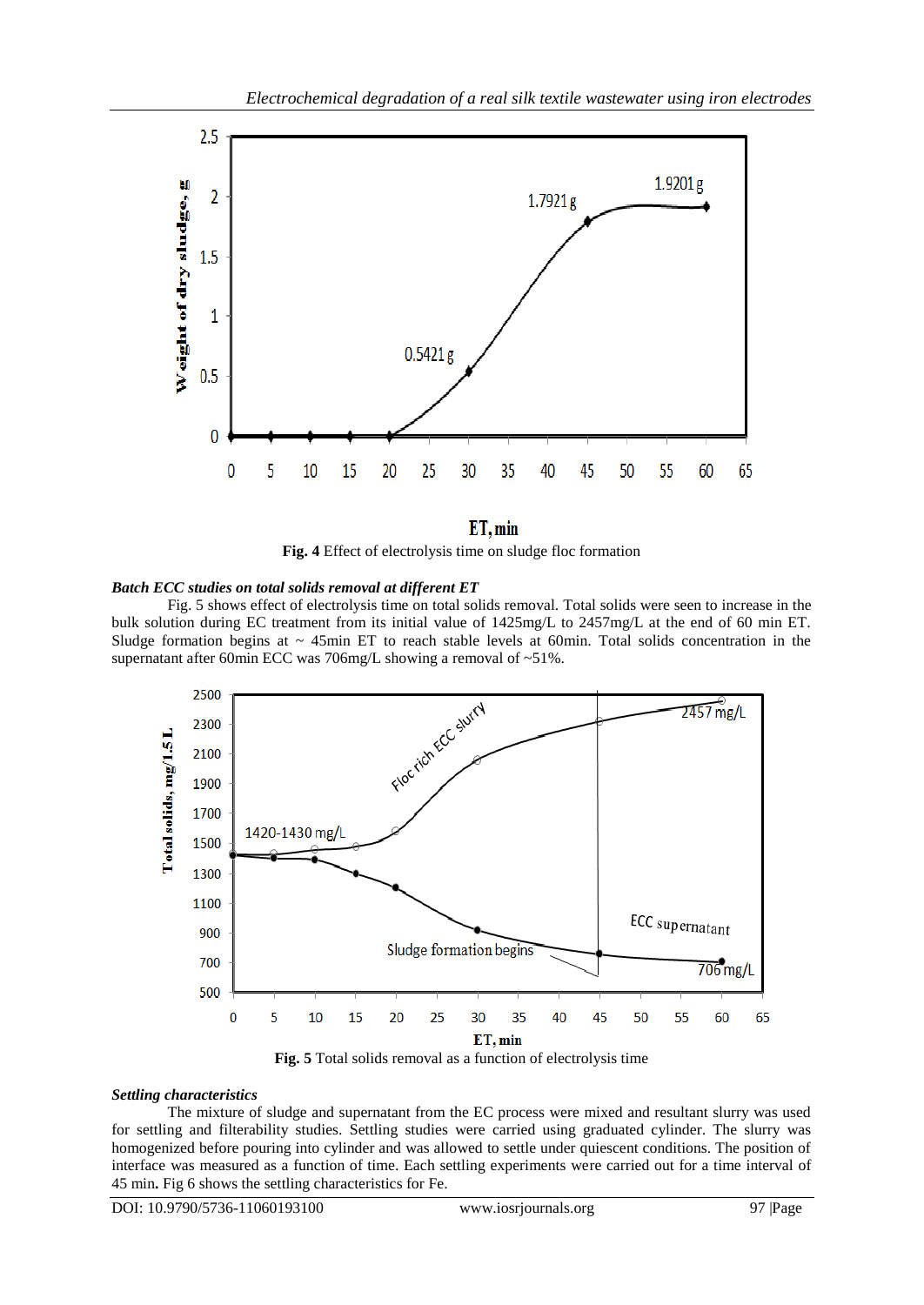

**Fig. 6** Settling characteristics for Fe electrodes

Fig. 6 shows the volume of sludge settled interface vs time in minutes. Settling of sludge with Fe electrodes was quite faster due to different morphology of iron hydroxide particles, which are better defined with higher density. No settling was observed up to 5min. Discrete and compression settling is seen to dominate among all the four settling regimes.

# *Filterability Characteristics*

The filterability of the sludge was tested using gravimetric filter paper, which is dry and previously weighed. Filter paper was placed on funnel supported over graduated cylinder column. A known volume of homogenized slurry was taken in a beaker and poured into the funnel. Filtrate was collected from the graduated vertical cylinder at regular interval of time. Each filterability lasted for 10-15 min. The cake formed in the funnel was removed carefully and weighed. Fig. 7 shows filterability characteristics of sludge. Sludge formed after ECC showed good filterability characteristics.



**Fig. 7** Filterability Characteristics of sludge

# *Batch ECC studies on electrode dissolution*

Fig. 8 shows the electrode dissolution as a function of ET. Electrode dissolution curve shows two plateaus namely, plateau 1 from 5 to 30 min ET; and plateau 2 from 45 to 60 min ET. Bulk solution pH shift from 7.73 to 8.84 was observed between 15 to 20min ET. Maximum electrode dissolution was observed between 30 to 60 min ET. Electrode dissolution causes increase in the solids concentration in the bulk solution during ECC.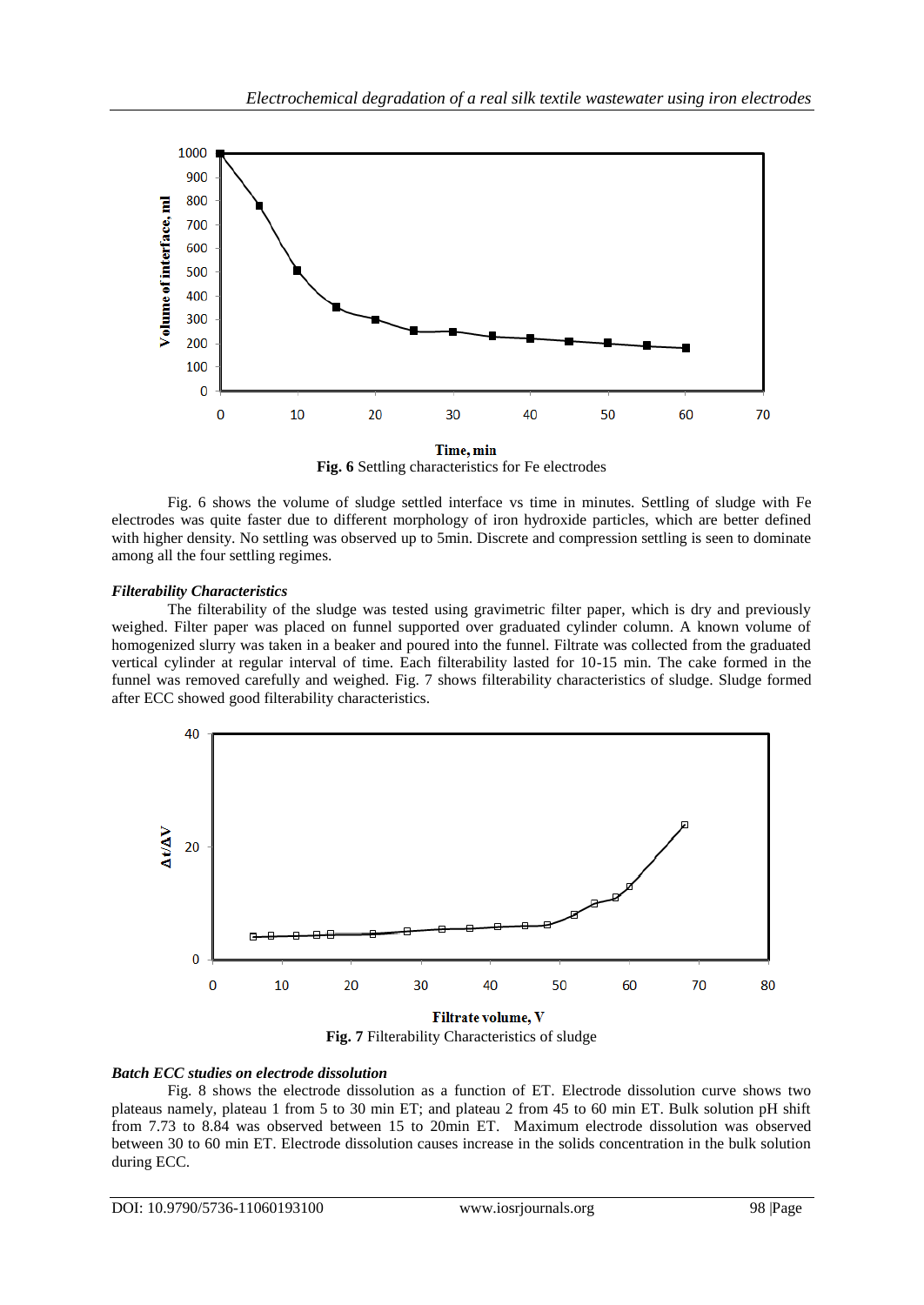

**Fig. 8** Electrode dissolution and bulk solution pH as a function of ET

### **IV. Conclusions**

Iron electrodes with 4 electrode configuration provided maximum COD removal ranging from 70-88% at initial wastewater temperatures of  $6^{\circ}$ C and  $26^{\circ}$ C from its initial COD value of ~1270mg/L. Maximum electrode dissolution was observed between 30 to 60 min ET. Dry sludge was of the order of 0.36, 1.19, and 1.28kg/m<sup>3</sup> of raw textile wastewater treated which is less compared to other treatment methods. Fe electrode showed good settling. This may likely due to, different morphology of iron hydroxide particles, which are better defined and higher density. And also use of iron electrode often results in the formation of very fine brown particles which are more prone to settling. Fe electrode showed good filterability.

# **Acknowledgement**

The author wish to thank Sri Jayachamarajendra College of Engineering (JSS S&TU), JSSTI campus, Mysuru, Karnataka and JSS Academy of Technical Education, Bengaluru, Karnataka for extending laboratory facilities to carry out this research work.

#### **References**

- [1]. Pirkarami & M. E. Olya. 2017 Removal of dye from industrial wastewater with an emphasis on improving economic efficiency and degradation mechanism. *Journal of Saudi Chemical Society* **21**, S179–S186.
- [2]. M. H. Elnenay, E. Nassef, G. F. Malash & M. H. A. Magid. 2017 Treatment of drilling fluids wastewater by electrocoagulation. *Egyptian Journal of Petroleum.* **26**, 203-208.
- [3]. Aquino J.M., Rocha-Filho R.C., Ruotolo L.A.M., Bocchi N. & Biaggio S.R. 2014 Electrochemical degradation of a real textile wastewater using β-PbO<sub>2</sub> and DSA anodes. *Journal of Chemical Engineering* 251, 138-145.
- [4]. K. Nandi & S. Patel. 2017 Effects of operational parameters on the removal of brilliant green dye from aqueous solutions by electrocoagulation. *Arabian Journal of Chemistry* 10, S2961–S2968.
- [5]. Cerqueira A., Russo C. & Marques M. R. C. 2009 Electroflocculation for textile wastewater treatment. *Journal of Chemical Engineering*, **26** (4), 659-668.
- [6]. Chen X. M., Chen G. H. & Yue P. L. 2002 Novel electrode system for electroflotation of wastewater. *Environmental Science and Technology*, **36**, 778.
- [7]. Chen X., Chen G. & Yue P. L. 2000 Separation of pollutants from restaurant wastewater by electrocoagulation. *Separation and Purification Technology,* **19**, 65-76.
- [8]. Duan, J & Gregory J. 2003 Coagulation by hydrolyzing metal salts. *Advances in Colloid and Interface Science*, **475**, 100-102.
- [9]. G. Zhao, Y. Zhang, Y. Lei, B. Lv, J. Gao, Y. Zhang & D. Li. 2010 Fabrication and electrochemical treatment application of a novel lead dioxide anode with superhydrophobic surfaces, high oxygen evolution potential, and oxidation capability. *Environment Science and Technology*, **44**, 1754–1759.
- [10]. Gregor, J. E., Nokes, C. J. & Fenton, E. 1997 Optimising natural organic matter removal from low turbidity water by controlled pH adjustment of aluminium coagulation. *Water Research*, **31**, 2949.
- [11]. Khandegar V. & Saroha A.K. 2013 Electrocoagulation for the treatment of textile industry effluent-A review. *Journal of Environmental Management* 128, 949-963.
- [12]. Kobya M., Demirbas E. & Can O. T. 2006a Treatment of levafix orange textile dye solution by electrocoagulation. *Journal of Hazardous Materials*. **132** (2-3), 183-188.
- [13]. M. Nasrullah, L. Singh, Z. Mohamad, S. Norsita, S. Krishnan, N. Wahida & A.W. Zularisam. 2017 Treatment of palm oil mill effluent by electrocoagulation with presence of hydrogen peroxide as oxidizing agent and polialuminum chloride as coagulant-aid. *Water Resources and Industry*. **17**, 7-10.
- [14]. Mahesh S., Prasad B., Mall I. D. & Mishra I. M. 2006a Electrochemical degradation of pulp and paper mill wastewater. Part 1. COD and color removal. *Industrial Engineering and Chemical Research,* **45**(28), 2830.
- [15]. R. O. A. Lima, A. P. Bazo, D. M. F. Salvadori, C. M. Rech, D. P. Oliveira & G. A. Umbuzeiro. 2007 Mutagenic and carcinogenic potential of a textile azo dye processing plant effluent that impacts a drinking water source. *Mutation Research - Genetic Toxicology and Environmental Mutagenesis,* **626**, 53–60.
- [16]. Rajeshwar, K. & Iba'n~ ez, J. 1997 Fundamentals and Applications in Pollution Abatement. In: Environmental Electrochemistry, 1st edn, Academic Press, London.